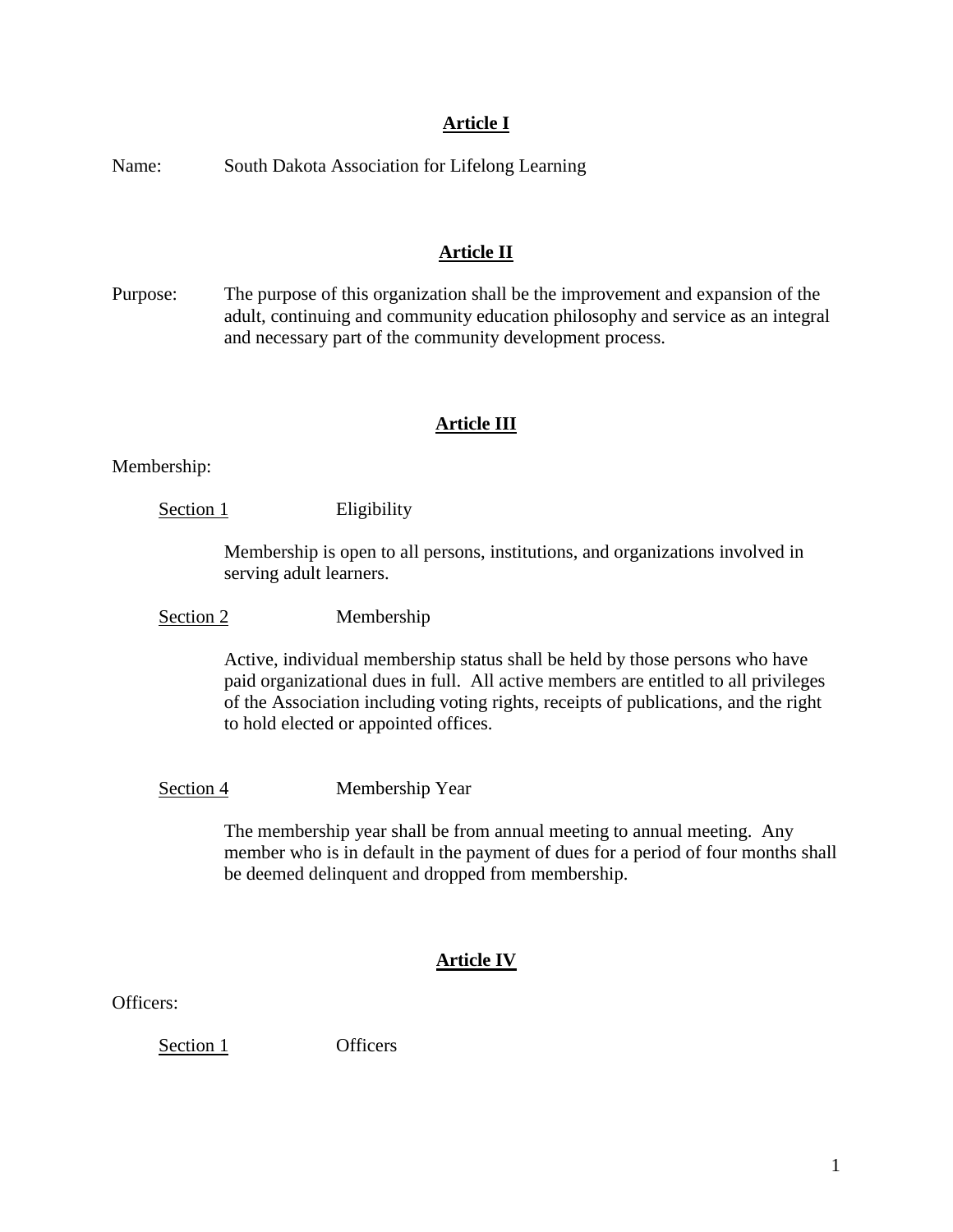The officers of the Association shall be President, President-elect, Secretary and Treasurer. The officers shall perform the duties which are usually prescribed for officers of such an association, together with the duties which are defined by the By-Laws.

#### Section 2 Elections

The President-elect, Secretary and Treasurer shall be nominated and elected by the general membership at the annual meeting according to requirements set forth in the rules governing the annual meeting.

## Section 3 Terms of Office

The President, President-elect, Secretary and Treasurer shall be elected for terms of two membership years. At the end of two years , the President-elect, Secretary, and Treasurer will be nominated and elected by the general membership.

## Section 4 Powers and Duties of the President

The President shall preside at all meetings of the Association. The President shall perform the duties which are usually proscribed for the chief officer of such an organization and the duties which are determined by these By-Laws. The President shall be a member of the Board of Directors and all committees of the Association and shall serve as Chairperson of the Board of Directors. In the event of a vacancy in the office of President, the President-elect shall become President and shall assume the duties and authority of the office.

Section 5 Powers and Duties of the President-elect

In the absence of the President at a meeting of the Association, the President-elect shall be the presiding officer. In the absence of both the President and Presidentelect, a chairman pro tempore shall be elected by the Board of Directors. The President-elect shall serve as a member of the Board of Directors. In the event of a vacancy in the office of President, the President-elect shall become President and shall assume the duties and authority of the office.

Section 6 **Powers and Duties of the Treasurer** 

The Treasurer shall receive and be responsible for the safekeeping of an accounting of the general funds of the Association. This person shall make an annual financial report to the Board of Directors, and such other financial reports as may be required by the Board of Directors.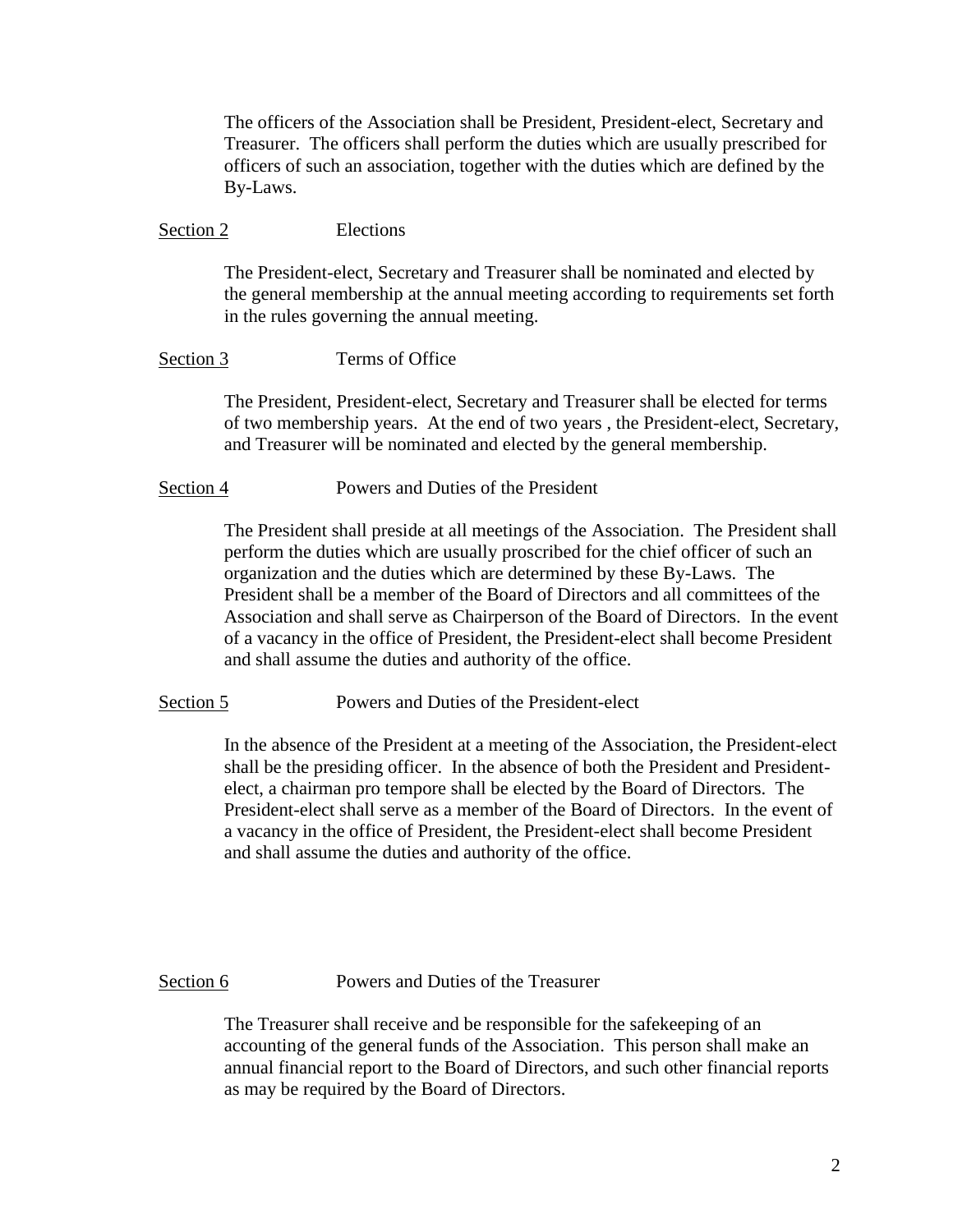## Section 7 Powers and Duties of the Secretary

The Secretary shall perform the other duties required under Article VIII of the By-Laws and shall be responsible for Board minutes and Board correspondence and any legal transactions required of this office.

Section 8 Powers and Duties of the Immediate Past-President

The immediate Past-president shall serve as an ex-official member of the Board and shall be expected to attend all Board meetings. The term of this obligation shall be two (2) membership years.

# **Article V**

Board of Directors:

# Section 1 Composition

The Board of Directors shall consist of four (4) members elected from the active membership and all elected officers (4).

- A. A quorum shall consist of a simple majority, five (5) of the Board of Directors.
- B. An affirmative vote of simple majority of those present shall be required to pass a motion
- C. There shall be one representative from each region of the state on the Board of Directors at all times. Regions shall be defined by the Missouri River East-West.
- D. There shall be two at-large representatives on the Board of Directors at all times.

## Section 2 Election and Term of Board of Directors

Each member of the Board of Directors, who is not an officer, shall be elected for a term of two years with the exception of the first year of the enacted change. Regional representatives and at-large representatives will be elected in alternating years. Each year, either two regional representatives or two at-large representatives and two officers will be elected. No board member may serve more than two (2) consecutive terms in the same position. The board composition, election changes, and term staggers will begin upon approval of the by-law changes by the general membership.

Section 3 Meetings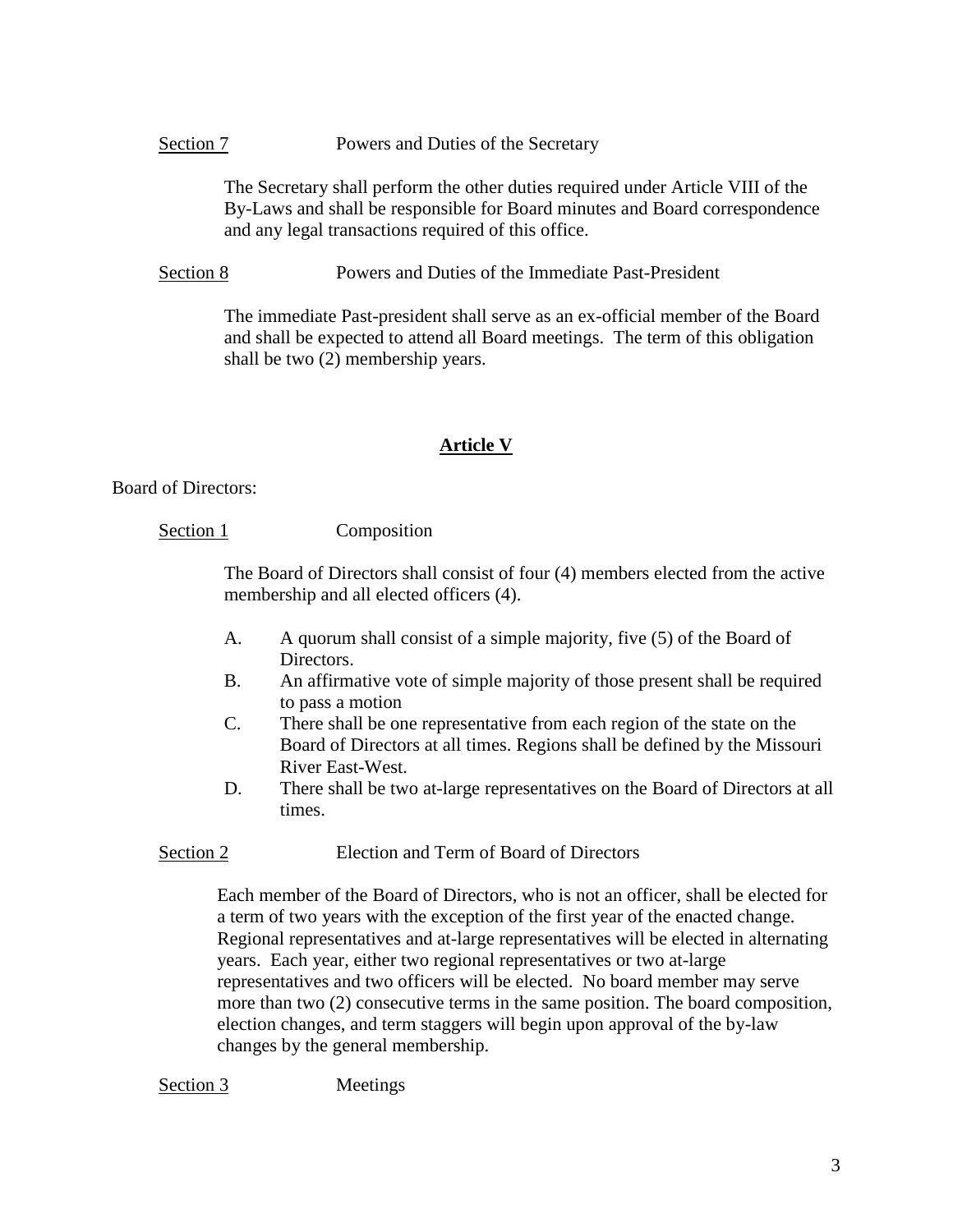The Board of Directors shall meet no less than two times per year subject to the call of the President or two-thirds (2/3) majority of members of the Board of Directors. Due notice of all meetings shall be give at least fifteen (15) days in advance of the meeting dates. The Board shall be empowered to enact rules and procedures governing the conduct of the meetings. Upon establishment of the newly elected officers and Board members, the President shall determine a time and place for a meeting between incoming officers and Board members to discuss policies, procedures and plans of the Association.

#### Section 4 Powers and Duties

- A. The Board of Directors shall formulate and implement the policies of the Association.
- B. It shall be the responsibility of the Board of Directors to replace officers and other members of the Board when vacancy occurs. The President shall initiate discussion of a possible position vacancy after a Board member has missed two (2) consecutive unexcused meetings. Members appointed as a result of a vacancy shall serve until the end of the relevant term. The Board of Directors shall fill the vacancy within thirty (30) days.
- C. The Treasurer will submit to the Board of Directors annual budget proposal for their approval.
- D. The Board of Directors shall be responsible for the preparation of an annual progress and financial report.

Section 5 Reports and Recommendations

The Board shall establish policies governing the publication of reports and proceedings of the Association. It shall receive, consider and publish the annual reports of the Secretary and Treasurer, the committees and the commissions, and submit the reports with recommendations to the members.

## **Article VI**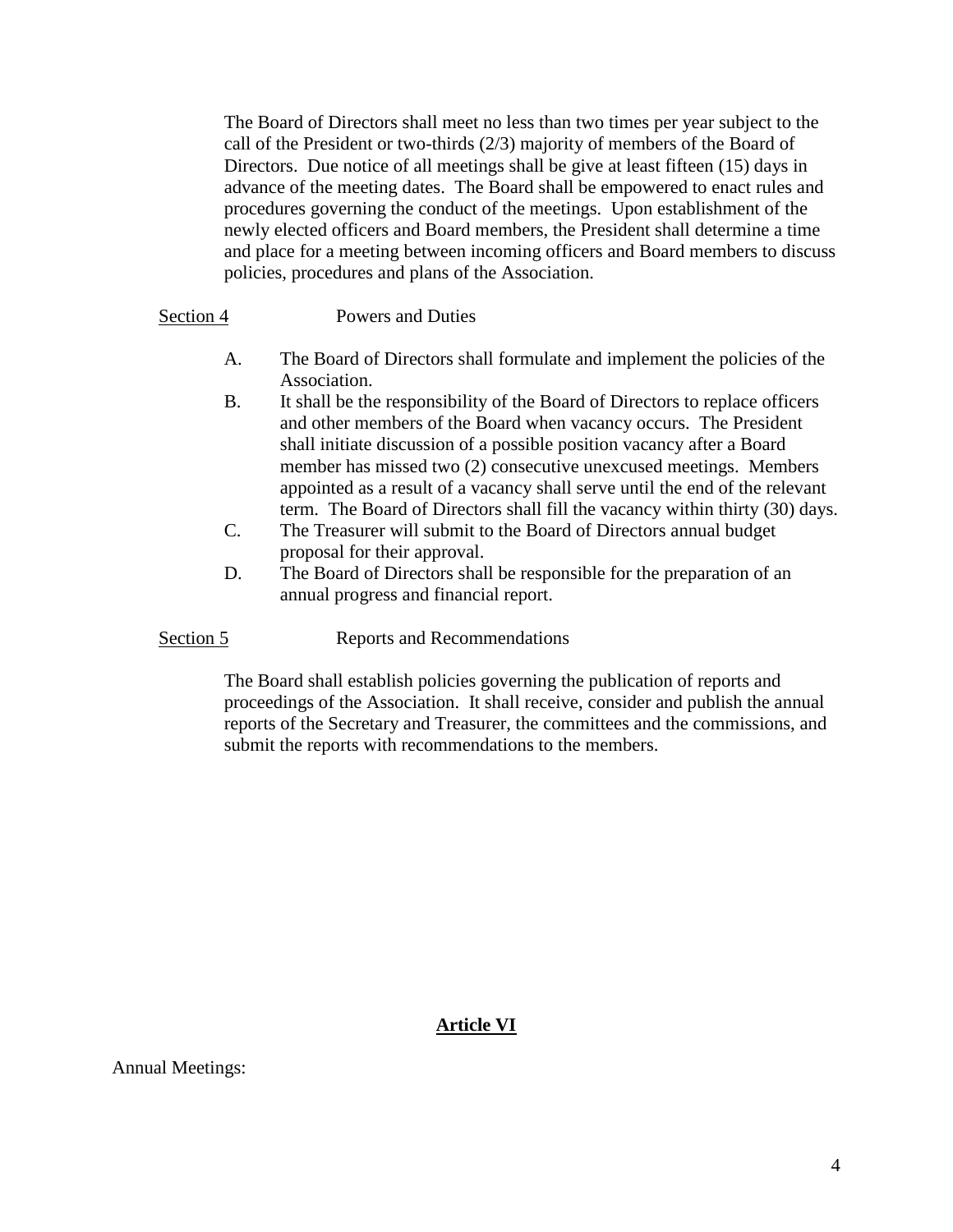## Section 1 Time and Place

There shall be an annual meeting of the Association at the time and place to be determined by the Board of Directors, provide, however, that they shall select only those places where it is possible to provide a maximum degree of equality for the housing, feeding, seating at meetings and for the general welfare of all members of the Association. During an emergency, the Board may postpone the annual meeting until such time as the emergency no longer exists. The Presidentelect shall be chairperson of the program planning committee.

Section 2 Participants

The annual meeting shall be open to the total membership of the Association.

Section 3 Agenda

The agenda shall be prepared under the direction of the President of the Association in accordance with Article IX of this Constitution.

## Section 4 **Nominations and Elections Committee and Procedures**

- A. A nominating committee of at least three (3) members shall be appointed by the President of the Association at least two (2) months prior to the election date set by the Board of Directors. A simple majority of members shall constitute a quorum. In case of tie, the chairman shall have the prerogative of making his vote decisive. The chairman shall be the immediate past President.
- B. The committee shall be responsible for the conduct of the annual election of officers and members of the Board of Directors
	- 1. This committee is changed with the responsibility of considering all active members when selecting the state of nominees.
	- 2. This committee shall nominate at least one (1) candidate for each office to be filled.
	- 3. It shall be the duty of this committee to have ballots prepared with a space for a write-in vote for each office and the Board of Directors and have a list of candidates mailed to the membership no later than two (2) weeks prior to the election.
	- 4. The election will take place at the annual meeting.
	- 5. It shall be the sole decision of the nominating committee to determine the validity of a questionable ballot.
	- 6. This committee shall function as the Committee of Election, reporting the results of the elections.
	- 7. Offers shall assume their post at the close of the annual meeting at which they were elected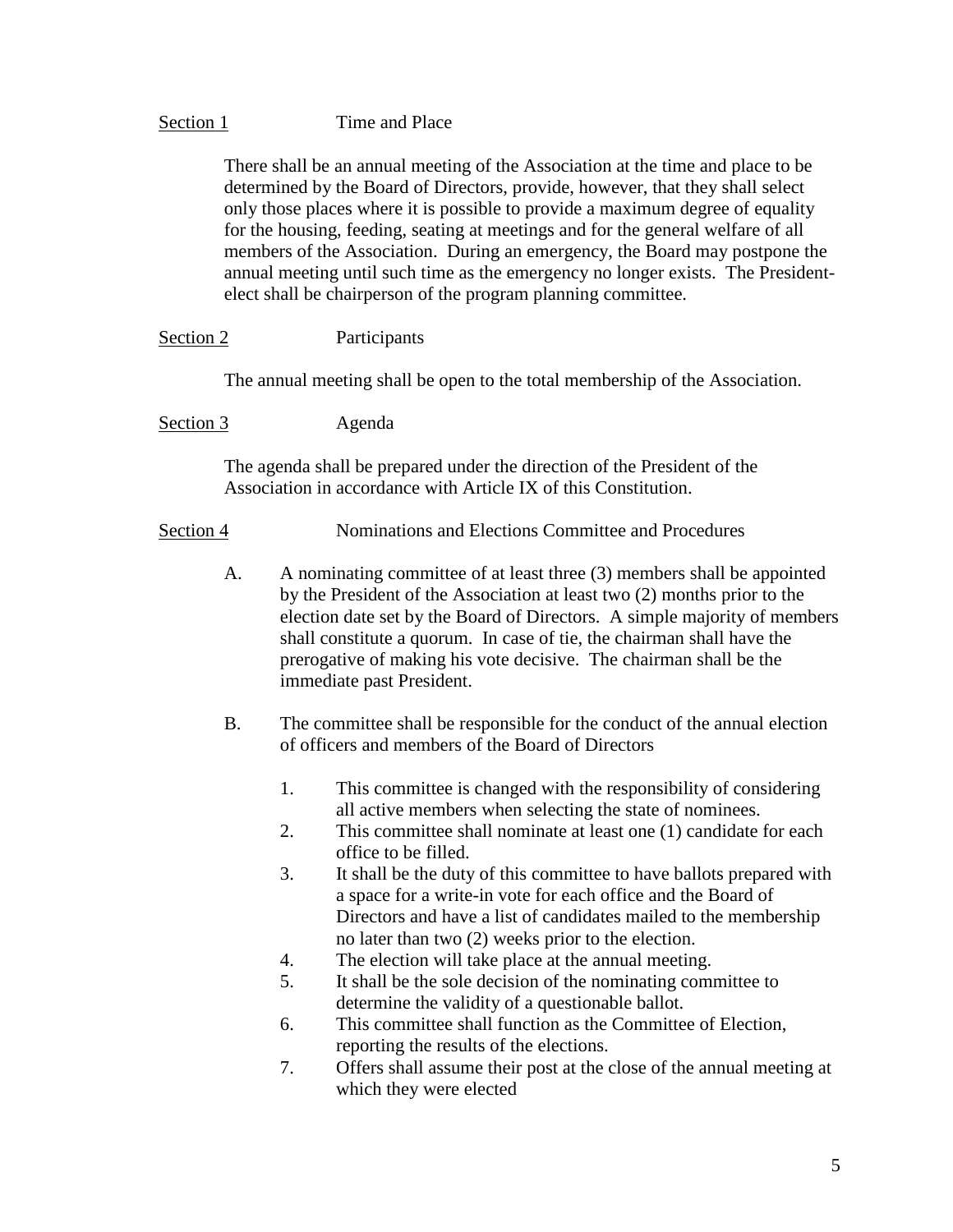C. Restrictions for Committee Members

The members of the Nomination and Elections Committee are ineligible for nomination to the Board of Directors or to the offices of Presidentelect, Secretary and Treasurer during their tenure with this committee.

## **Article VII**

## Committees:

The establishment of committees shall be the responsibility of the President with the approval of the Board of Directors

Section 1 Fiscal Year The fiscal year of the Association shall be July 1 through June 30.

Section 2 General Fund

The general fund of the Association shall consist of the income from the receipt of dues from members, interest on bank deposits, fees and other funds received by gift, bequest, grant, or transfer. Fiscal policies and procedures not otherwise provided for in this By-Laws may be adopted by the Board of Directors.

Section 3 Receipts and Disbursements – General Fund

All monies paid to the general fund of the Association shall hold said monies in safekeeping. Monies shall be dispersed only by checks and other written orders or depositories signed by the treasurer. Appropriate receipts and other back-up documents shall be kept by the Treasurer for each expenditure.

## Section 4 Annual Budget

The annual budget of the Association shall be prepared by the officers. The Board of Directors, after view and approval thereof, shall direct the printing of the proposed budget for presentation to the membership.

Section 5 Auditing Committee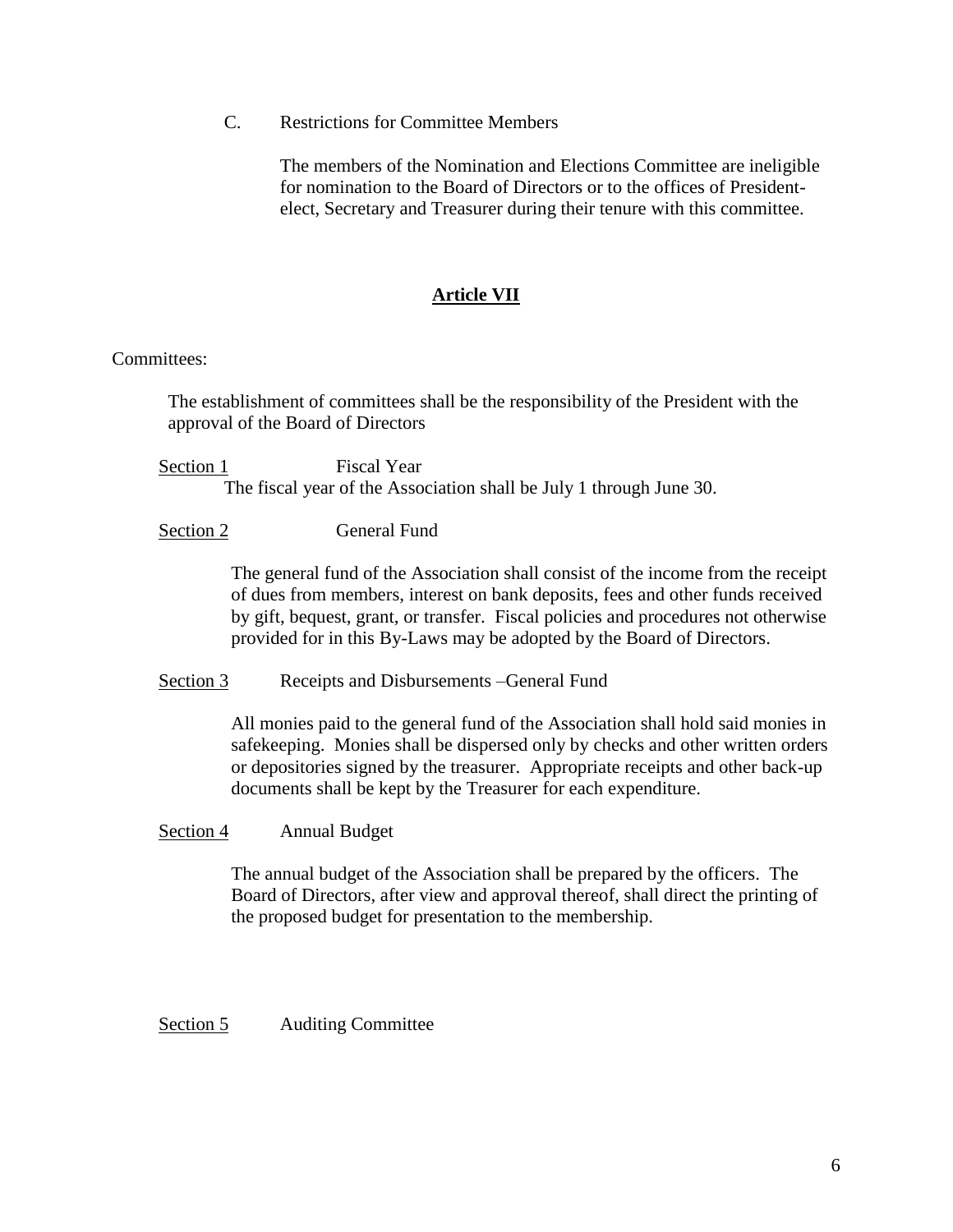No later than thirty (30) days before the end of the fiscal year, the President shall appoint an auditing committee, consisting of three (3) active members of the Association, no one of whom shall be the Treasurer of the Association

# Section 6 Financial Reports

An annual report of the Association's financial status, including income and expenditures for the fiscal year, shall be prepared under the direction of the Treasurer. An annual audit of the funds of the Association shall be made by the auditing committee, whose findings shall be transmitted to the Board of Directors for review and approval. The report shall be printed in the annual financial report to the membership.

# **Article VIII**

Dues:

Section 1 Payment

Dues are payable at the annual meeting of each year. They shall be sent to the treasurer who shall hold the said monies in safekeeping.

Section 2 Membership Fees

The fees for membership are as follows: Active membership dues \$40.00/year. The membership year runs from Annual Meeting to Annual Meeting.

# **Article IX**

Parliamentary Procedure:

Section 1 **Parliamentary Procedure** 

Robert's Rules of Order. Revised, shall be the authority governing all matters of procedure not otherwise provided in these By-laws.

Section 2 Standing Rules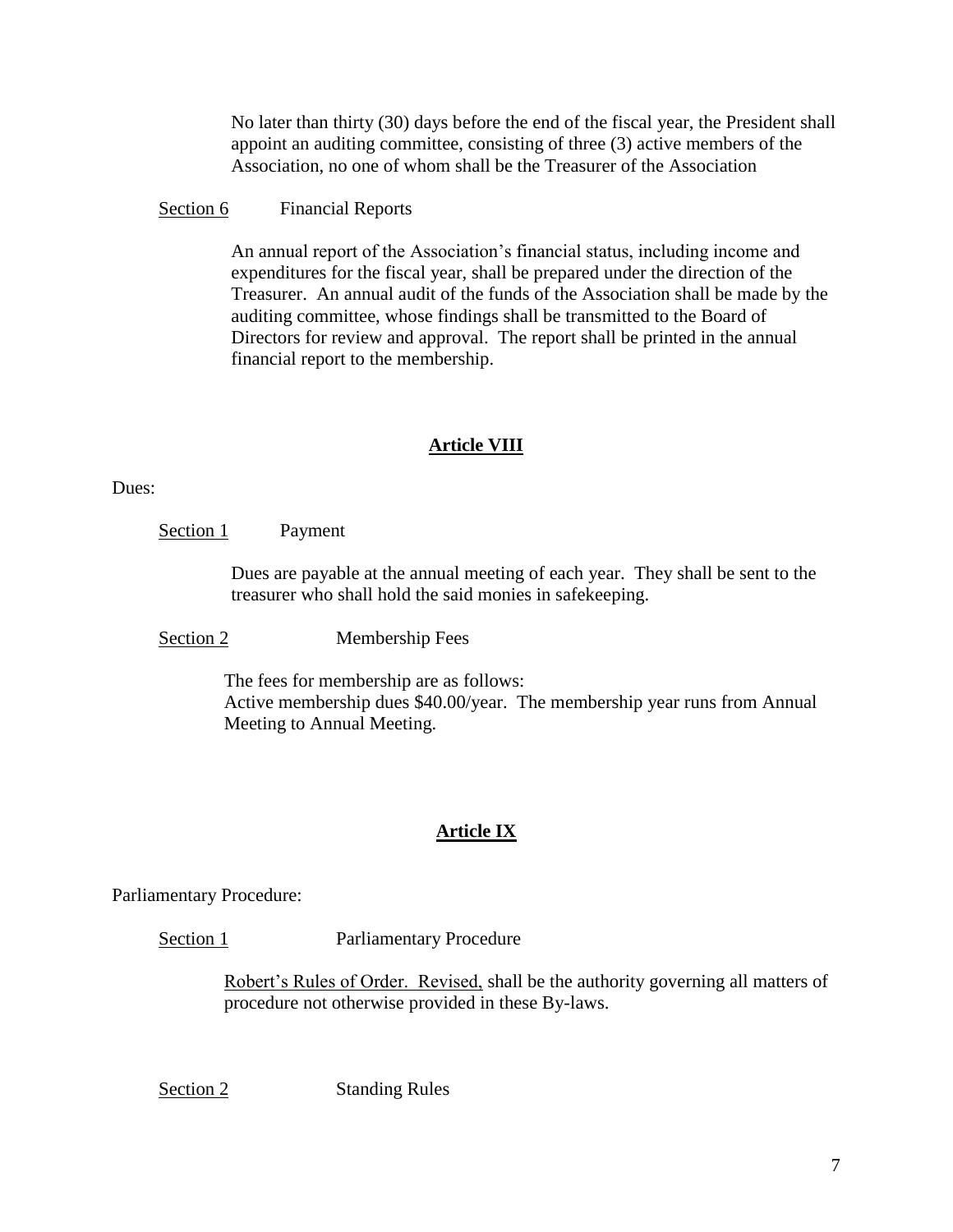The Board of Directors may adopt other such rules as are necessary for the conduct of Association business, which rules are not in conflict with Robert's Rules of Order. Revised, or these By-Laws.

## **Article X**

## Amendments:

### Section 1

These By-Laws may be amended at the annual meeting by a two thirds vote of the attending members voting at the annual meeting, provided that the proposed amendment has been published and distributed by the Board of Directors to the membership at least thirty (30) days prior to the annual meeting.

## Section 2

Amendment of these By-Laws may be considered at the annual meeting without previous publication providing there is consent of the simple majority of members present at the annual meeting. Amendment must then receive the approval of two-thirds vote of the members voting at the business meeting.

## Section 3

These By-Laws may be amended by a majority vote of those members voting on a mailed ballot. The amendment(s) shall be published and distributed by the Board of Directors to the membership at least sixty (60) days prior to the final date for balloting. Individual ballots shall be distributed to the membership not less than fourteen (14) days prior to the date of final balloting.

## Section 4

Such By-Laws revision (section I and Section 3 of this Article XI) may be initiated by the Board of Directors or by the petition of one-sixth (1/6) of the membership as recorded at the time of the previous annual meeting.

#### **Article XI**